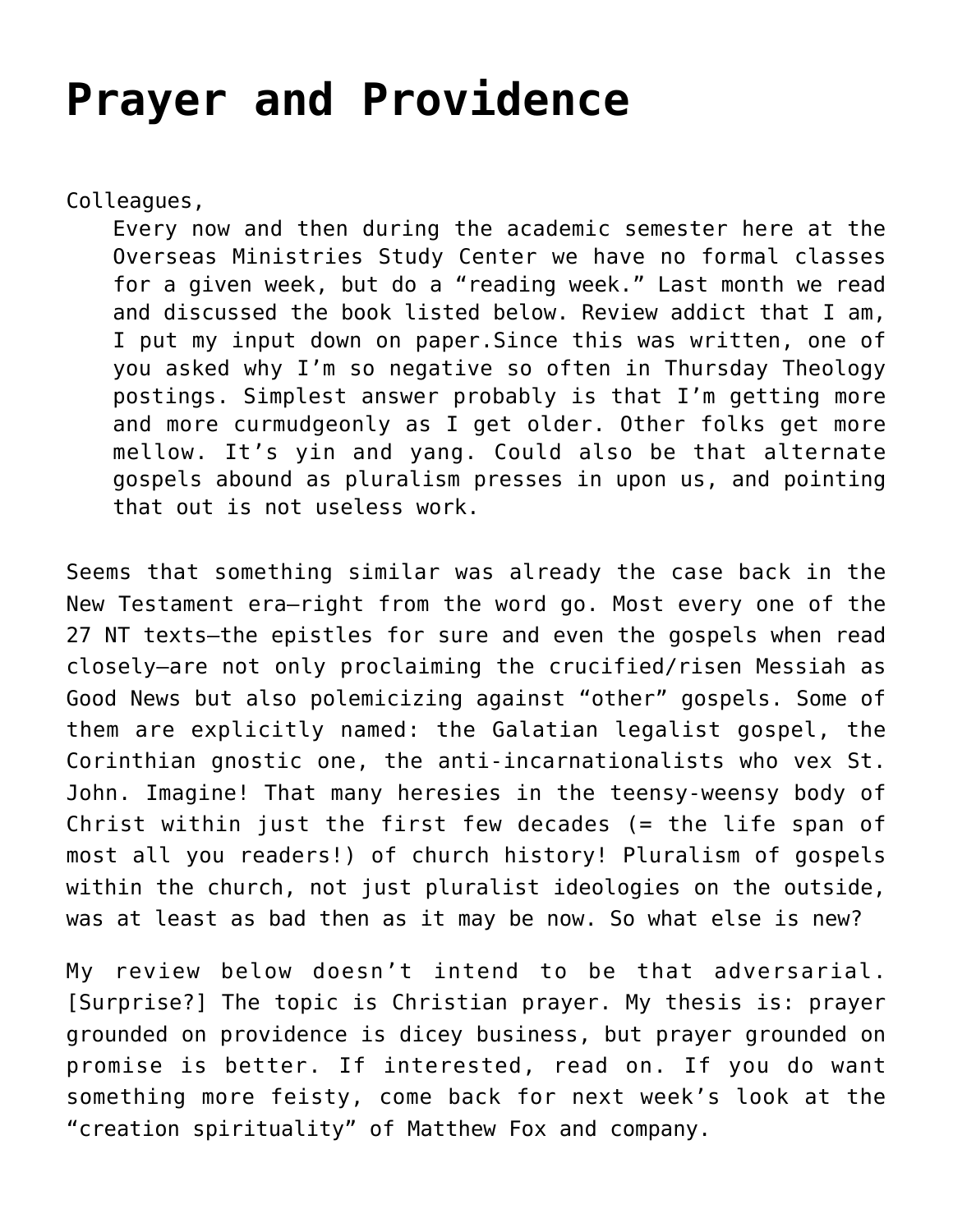## Peace & Joy! Ed Schroeder

## *Terrance Tiessen: PROVIDENCE AND PRAYER: HOW DOES GOD WORK IN THE WORLD? Downers Grove, Illinois: InterVarsity Press. 2000. 432 pages. Paper.*

*Terrence Tiessen is a Canadian Mennonite, professor of theology and ethics at Providence Theological Seminary in Otterburne, Manitoba. His study of Providence and Prayer is a monumental study, but . . . .*

*FIRST THE MONUMENTAL STUDY. . .*

- *1. He formulates 10 (yes ten!) different models in the history of Christian theology (and then adds his own #11) for relating the two key terms: providence and prayer. Providence (literally pro-videre, looking out for) is the what and how God works in the world, continually "looking out for" the world he's created. Prayer is believers speaking to God about his workings in the world, and in specific instances petitioning God for special attention (special favors?) to some difficult situation they confront. The 10 models he proposes are labelled as follows: Semi-deist, Process, Openness, Church Dominion, Redemptive Intervention, Molinist, Thomist, Barthian, Calvinist, Fatalist.*
- *2. Tiessen's format for presenting each model is eminently readable. He summarizes each model in a paragraph or two at the outset of the chapter on that model. Then comes an*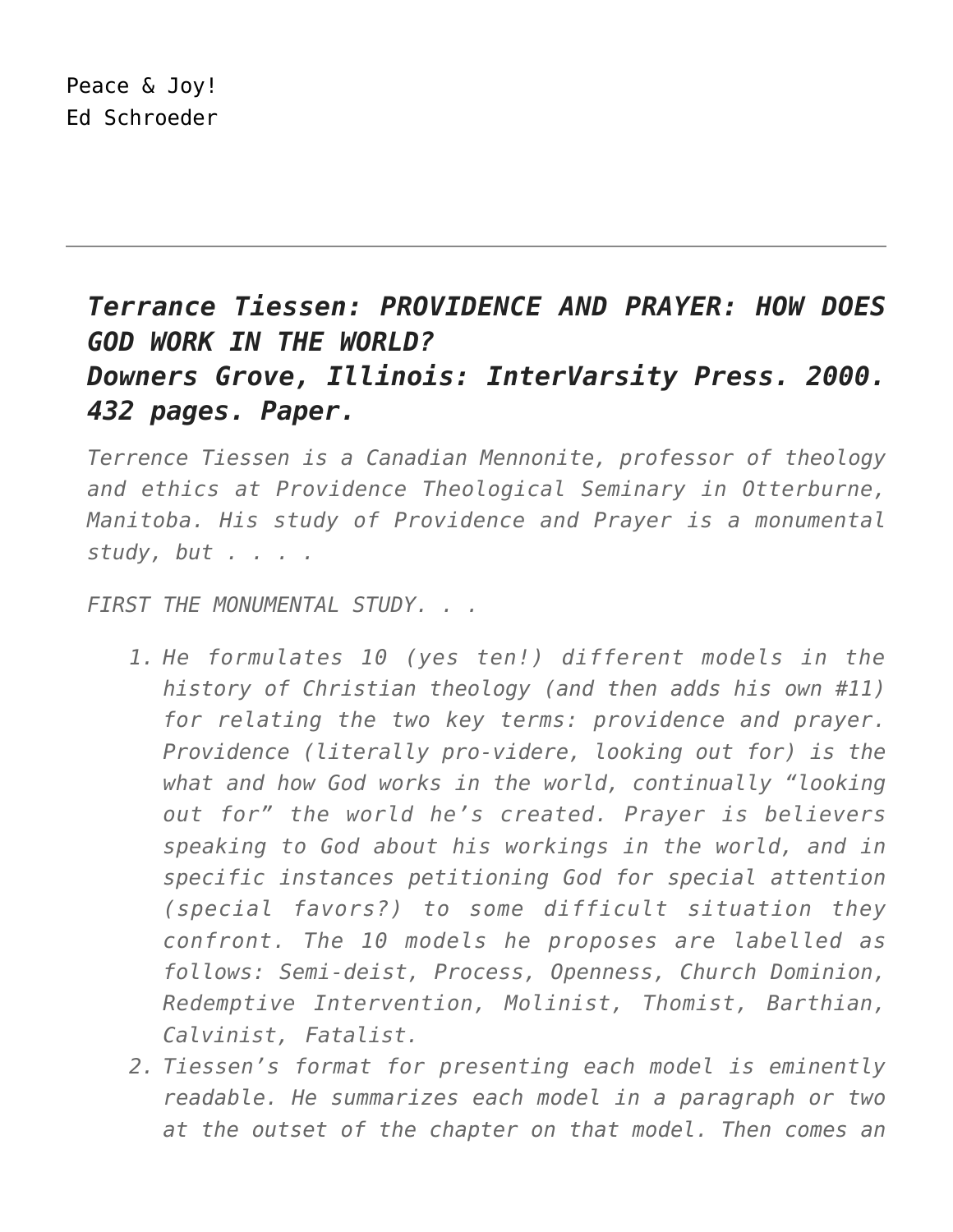*exhaustively researched middle section: his presentation of the model in detail–often stunning in the breadth of its coverage and the clarity of his interpretation. To conclude each chapter he composes a prayer grounded in this model's point of view. To make that prayer "real life" he conjures a Christian prayer group each of whose members offers a prayer in keeping with one of the models. The real life issue each pray-er addresses is the crunch situation of a missionary group captured by guerrillas in a politically conflicted nation and held for ransom.*

*3. In the book's final 70 pages Tiessen presents his own proposal, "A Middle Knowledge Calvinist Model of Providence," distinct from the ten classical ones he has chronicled, though "close" to Calvin as his label indicates. Here too he follows the same format: summary of the model, the model itself in detail and its rationale, and the concluding prayer for the endangered missionaries based on such a model.*

*The presentation is brilliant, I'd say, but . . . AND NOW THE "BUT . . .*

- *1. The complementary term to Christian prayer is God's PROMISE, not God's PROVIDENCE. God's fulfilled promise in Christ, and the future promise-consequences of faith in that promise constitute the grounds for Christian prayer. That is the meaning of the N.T. term "prayer in Jesus' name." Christian pray-ers come to God with a marking: we are "in Jesus' name," the signal of who owns us, to whom we belong when we address God in prayer.*
- *2. Hence the term "Our Father" in Christian prayer, a title for God signalling endearment and linked to God's promise in his Son to us. Not so Jewish prayer which is regularly addressed to the "ruler of the universe," a title*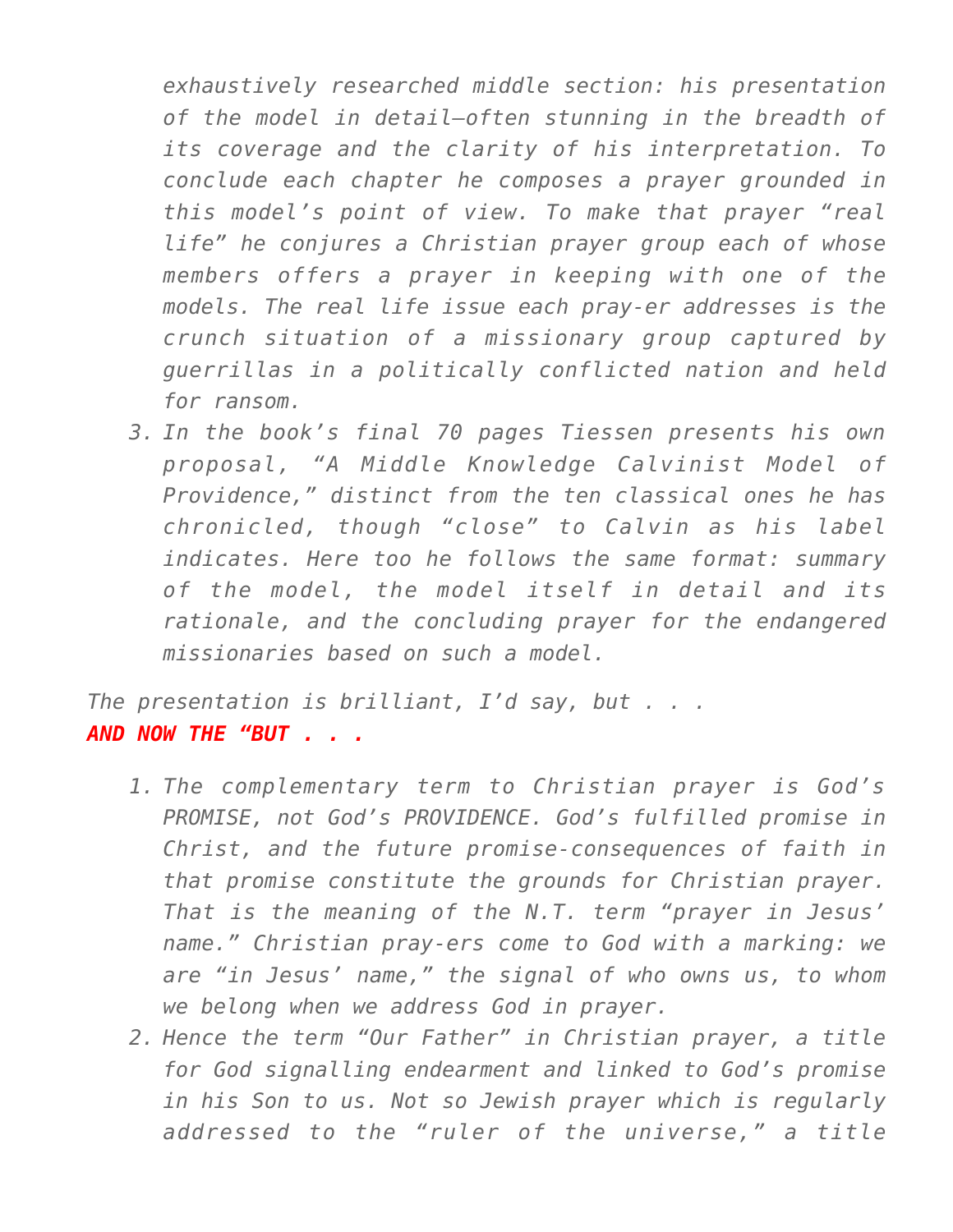*signalling providence, not God's promise. It is perhaps no accident that there is no listing for "promise" in Tiessen's index. Nor is there a listing for "Gospel," nor for "faith," faith in that promissory Gospel. That signals a major lacuna, I'd say.*

- *3. Even though all the sample prayers (with one exception, the "fatalist" model, which sounds to me like Islam) at the end of each chapter conclude with the words "in Jesus' name," Jesus plays no role in the text of the prayer. More specifically, the saving work of that crucified and risen Messiah does not surface to shape the prayer at all. Which is finally not surprising since the author does not reckon with the person and work of Christ as he describes each model to us. [Here too one possible exception, the "Barthian" model.] So prayers fashioned on Christ-less notions of providence come out Christ-less too.*
- *4. Tiessen wants to be doing Christian theology, I'm sure. So why doesn't Christ get some attention? It's a conundrum. Possibly he thinks that since he's regularly using Biblical material, that is sufficient warrant to render his study Christian. But that's not warrant enough to make anything Christian. Especially Christian prayer which is substantively Gospel-grounded, not just warranted by Bible passages.*
- *5. All of the models–some more and some less–make use of the Bible, but we get no help from Tiessen for evaluating which uses of the Bible are better than others. He proposes no criterion, no yardstick, for adjudicating how the Bible is being used. Also in his own model #11.*
- *6. Not that there isn't a principle of adjudication at work. It is the principle of rationality. If you articulate your doctrine of providence in this particular way, then that has such-and-so consequences, rational consequences,*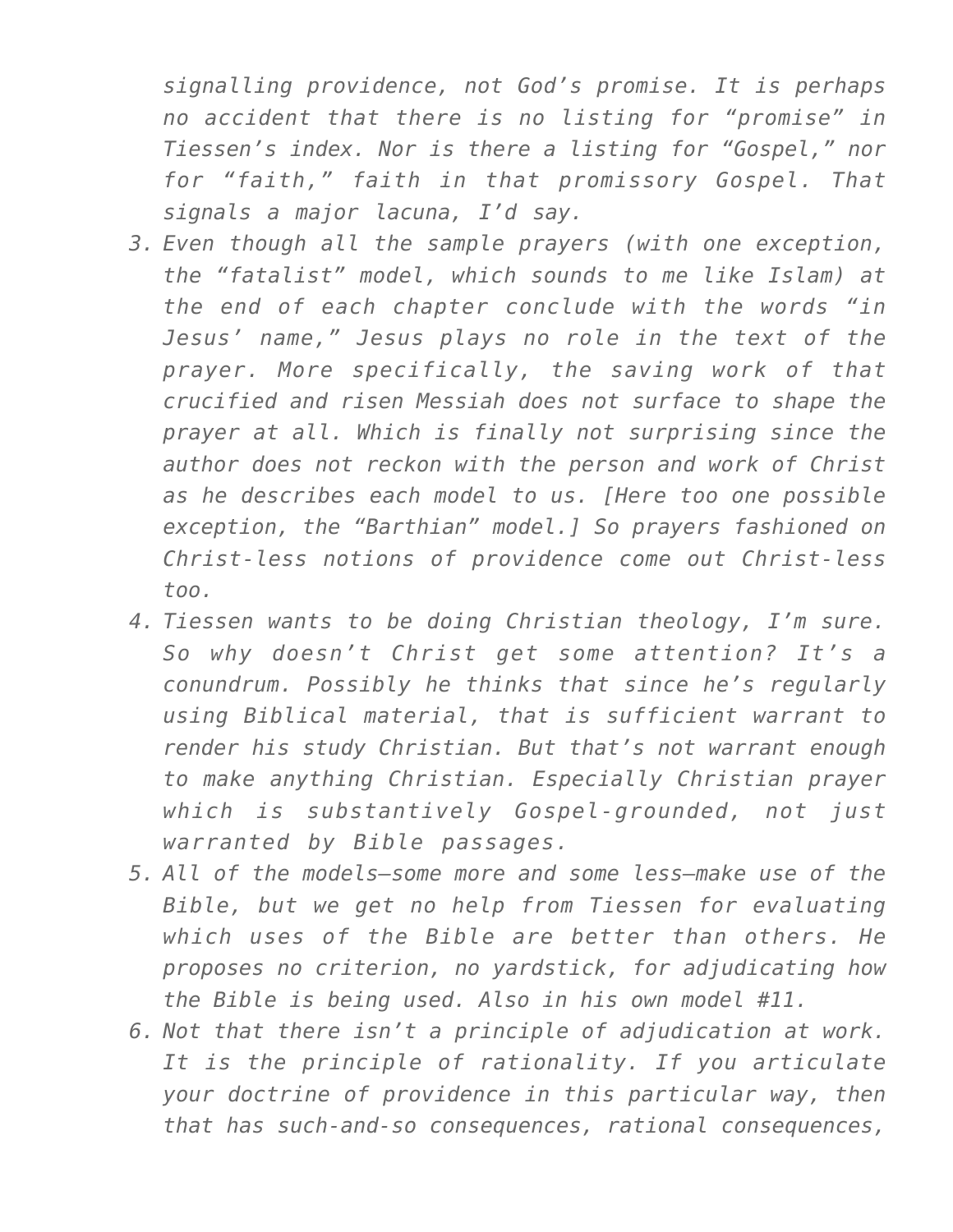*for the character of prayer. I thought of the old "sliderule" that mathematicians used to use. If you move the function of providence to this point on the slide rule, then the prayer function comes to this corollary point to have a balanced equation. When you nuance one of them by some "x" factor, you get a corollary "y" factor shift in your prayer component. It all makes rational sense.*

- *7. But that is hardly good theology, is it? Sounds rather skimpy as Good News, good news on which believers might stake their lives. As masterful as Tiessen's work is, I don't think it's good enough. Not close enough to the Good News itself. Reason still rules, and Gospel-promise doesn't even get into the index. The 16th century Reformation went to the ramparts to unseat reason as queen in theology and to put the Biblical gospel in its place. Wouldn't a Mennonite do that too?*
- *8. Even though Luther was less than kind to the Mennonites of his day, Tiessen casts a wide net, so why not a chapter on Luther? And I don't say this merely by virtue of my churchly heritage. The big argument of the Reformation era about providence and human will was Luther's wrestling match with Erasmus and their respective major works–Bondage of the Will and Freedom of the Will. Tiessen ignores it. Had he looked at it, he might have seen that Luther is attacking Erasmus' sliderule theology with all its reasonableness, and countering it with a Biblical theology grounded in God's promise. Even if Luther is not "nice guy" for Mennonites, why move toward Erasmus?*
- *9. Of course, there is more in Luther's model of "how does God work in the world?" than just God's promise. 'Fact is, God's promise is the alternative to "how God (normally) works in the world." The antipode to God's promise in the Bible is God's law with its fair-and-*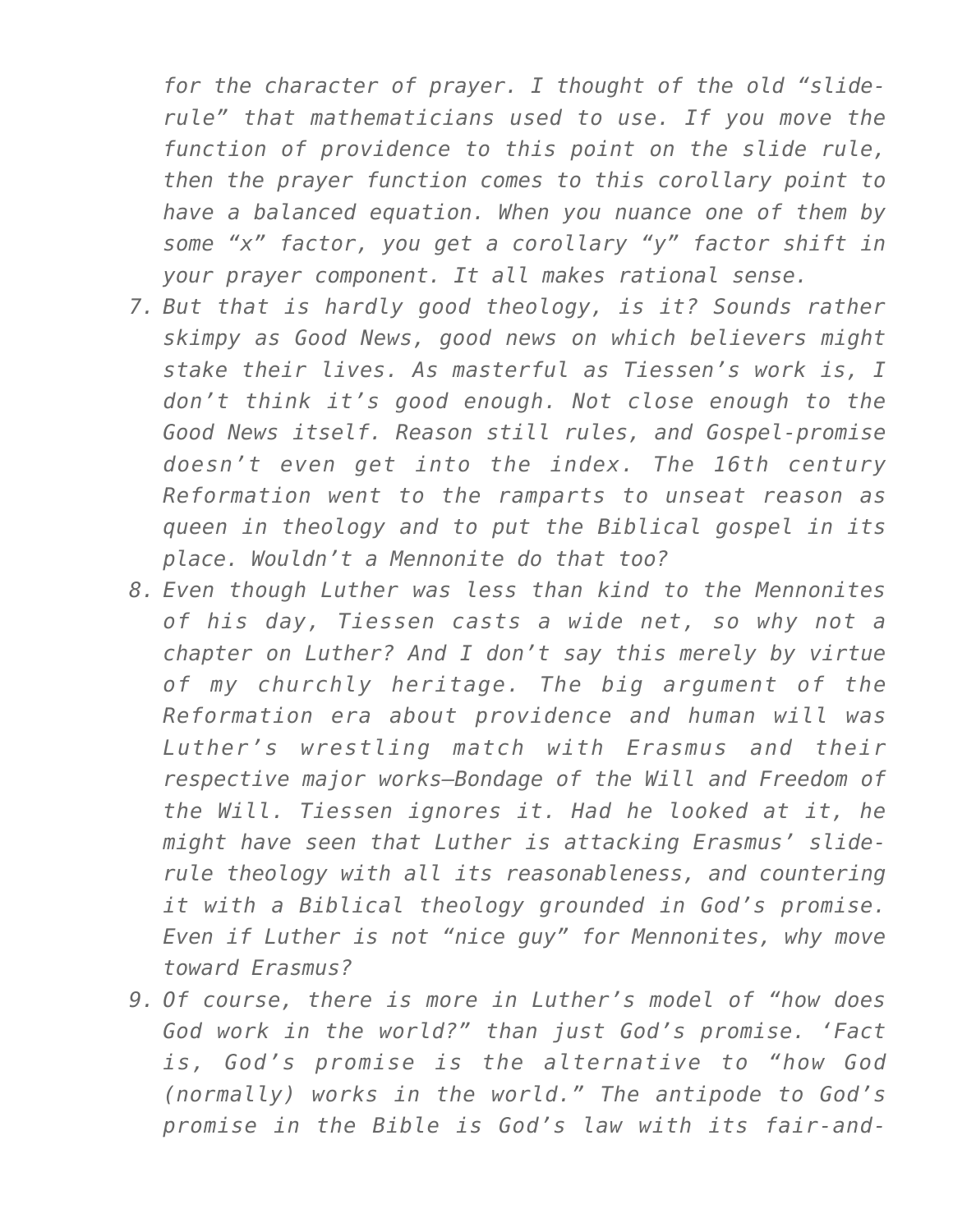*square critique of sinners. God regularly "works in the world" counting trespasses, as St. Paul says. How does that connect with providence? Tiessen comes off "soft" on God the critic as he articulates God's work in the world. Basically his God is always benign, working out his good purposes for all of us and for the whole creation. Everything God does is finally gracious. And that may be a clue to his bypassing explicit Christology/soteriology in this book. For if God is by definition gracious, Jesus needs only to show us that, but not actually DO anything to make it true for sinners.*

- *10. When talking about God in the Bible, said Luther, we must distinguish between "God hidden" (deus absconditus) and "God revealed" (deus revelatus) in Christ . Talking about providence involves us with deus absconditus ["Truly, you are a God who hides himself." Is. 45:15 and many other places in Isaiah], God-apart-from-Christ. God apart from Christ is impenetrable for humans, "unsearchable his judgments, inscrutable his ways." (Romans 11:33). Working with the hidden God is a lost cause. Even worse, if we were to break through to this "God working in the world" apart from Christ, it would be deadly. "It is a fearful thing to fall into the hands of the living God." (Heb. 13:31) Can any discussion of providence cope with those caveats? And how do you pray to such a deity at all?*
- *11. There is in Tiessen's book no wrath, curse, death (all of them coming from God) which must be engaged and endured and then trumped by a crucified Messiah before you can get to a God who is Good News for sinners. In 2 Cor 5 (et passim) Paul claims that Jesus changed God's way of dealing with sinners. "God was in Christ reconciling the world unto himself, not counting trespasses–as God otherwise regularly does–but making Christ to be sin for us so that we might become the righteousness of God."*